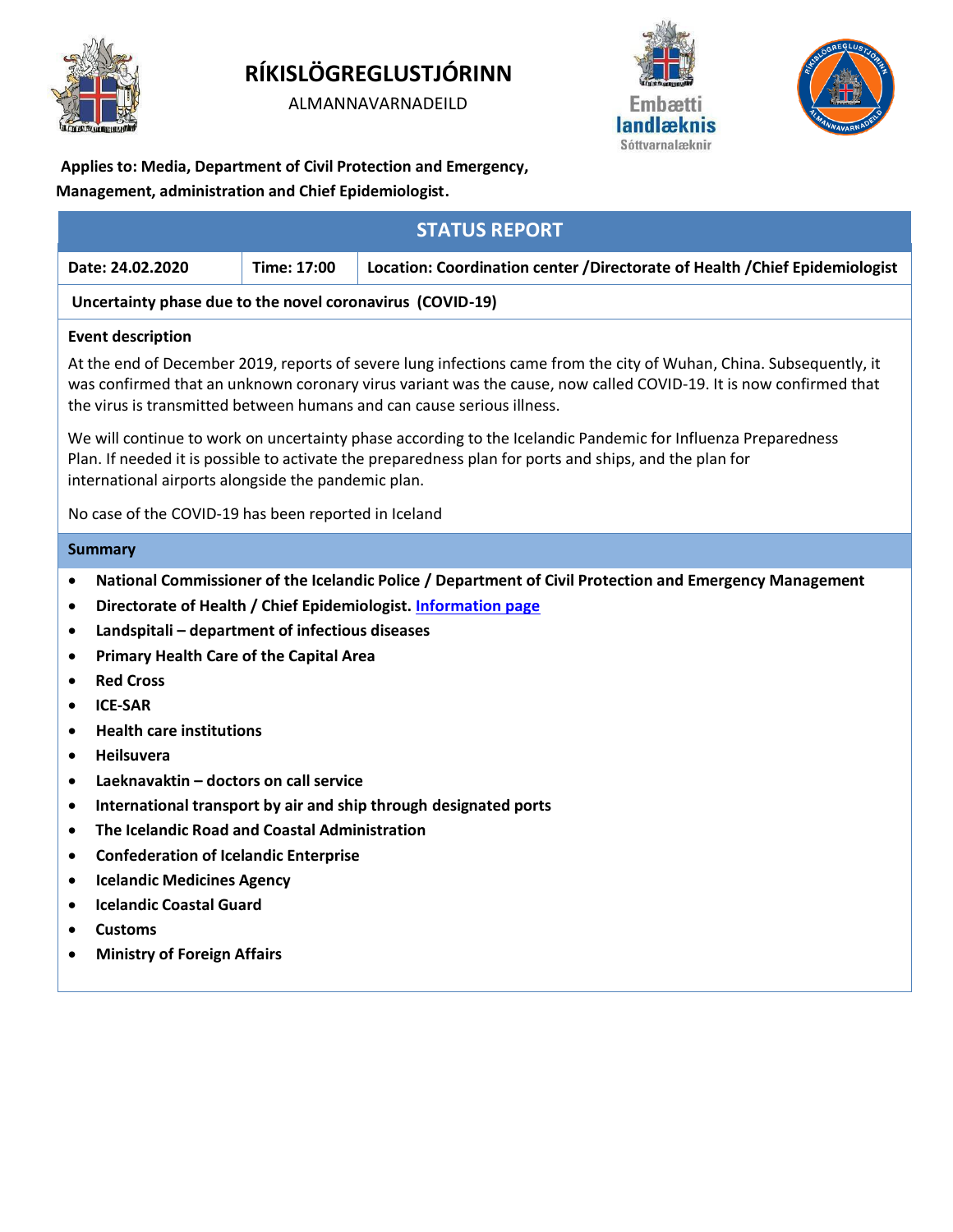# **Status**

#### **Coronavirus – spread abroad**

Today, on February 24th 2020 cases of the COVID-19 has been confirmed in 79,360 individuals and about 2,620 are deceased (3,3%). 25 deaths outside of Chine have been reported, eight in Iran, four in Japan (thereof two on an international conveyance), seven in South-Korea, two in Italy, one in Taiwan, one in the Philippines and one in France. According to [John Hopkins](https://gisanddata.maps.arcgis.com/apps/opsdashboard/index.html#/bda7594740fd40299423467b48e9ecf6) 25,148 individuals have recovered from the illness. [See worldwide situation update on ECDC´s website.](https://www.ecdc.europa.eu/en/geographical-distribution-2019-ncov-cases) Latest update have indicated that there is increased likelihood that the virus will transmit to European countries from other countries than China. The situation is constantly evolving, including a great deal of uncertainty due to unpredictable factors.

The cases reported are from China (77,150), Hong Kong (79), Macao (10), Singapore (89), Thailand (35), South Korea (763), Japan (144), Taiwan (28), Malaysia (22), Vietnam (16), United Arab Emirates (13), India (3), Philippines (3), Cambodia (1), Nepal (1), Sri Lanka (1), Australia (22), USA (35), Canada (9), Germany (16), France (12), UK (13), Italy (132), Russia (2), Spain (2), Belgium (1), Finland (1), Sweden (1), Iran (43), and Egypt (1). International conveyance in Japan (691). New cases have been reported from Kuwait (3), Israel (2), Bahrain (1) and Lebanon (1). Vast majority (97%) of cases originate in China, or 77,253. A total of 178 cases have been diagnosed in Europe, whereof 129 have been infected in Italy, 14 in Germany, seven in France, and one in the UK. [See ECDC´s risk assessment](https://www.ecdc.europa.eu/en/current-risk-assessment-novel-coronavirus-situation)

#### **Iceland**

- The status is unchanged. No case has been reported in Iceland.
- Today, samples from 33 individuals have been analyzed with regards to the COVID-19, all of them turned out to be negative.
- European Disease for Communicable Disease (ECDC) issues a risk assessment and recommendations regarding the COVID-19, and the assessment for Iceland harmonizes with their assessment. The number of cases outside of China has increased in the past days. The number of cases in Italy went from three to 132. According to the risk assessment of ECDC there is an increased likelihood that the virus will transmit to European countries from other countries than China. The situation is constantly being reassessed.
- Laeknavaktin-on call doctors has received many questions regarding the virus, mostly related to travels abroad.
- Guidelines for travelers will be updated later to day and published on the website of Directorate of Health [https://www.landlaeknir.is/koronaveira/english/.](https://www.landlaeknir.is/koronaveira/english/)
- Travelers that develop symptoms and have recently been in areas in Italy where cases have been diagnosed (Lombardy, Veneto, Emilia-Romagna, and Piedmont) should contact 1700 (+354 5444113 for foreign numbers) and report their travel history. See instructions for home-base[d quarantine](https://www.landlaeknir.is/servlet/file/store93/item39065/Instructions%20for%20the%20general%20public%20on%20home-based%20quarantine.pdf) and [isolation.](https://www.landlaeknir.is/servlet/file/store93/item39066/Instructions%20for%20the%20general%20public%20on%20home-based%20isolation.pdf)
- The Chief Epidemiologist advises against unnecessary trips the above-mentioned areas.
- The Chief Epidemiologist does not advice against trips to ski-resorts in northern Italy. They are outside the above-mentioned risk areas, with no reported cases.
- Next meeting with the district and regional epidemiologists and chief of police will be held February 25th
- We will continue to work on uncertainty phase according to the Icelandic Pandemic for Influenza Preparedness Plan.
- Next coordination meeting will be held Tuesday, February 25<sup>th</sup> at 08:00.

### **Department of Civil Protection and Emergency Management**

Coordinates responses in collaboration with the Directorate of Health / the Chief Epidemiologist.

The emergency response is unchanged: we continue working at uncertainty phase, according to the Icelandic Pandemic for Influenza Preparedness Plan.

The working group of the National Commissioner of the Icelandic Police is still working on analyzing possible measures aimed at curbing the arrival of tourists from high-risk areas.

### **The Directorate of Health/ The Chief Epidemiologist**

Coordination of actions and guidelines for the public, healthcare professionals, tourism and businesses. Instructions are updated when necessary. Information are updated and new guidelines revisited when needed. The risk assessment of